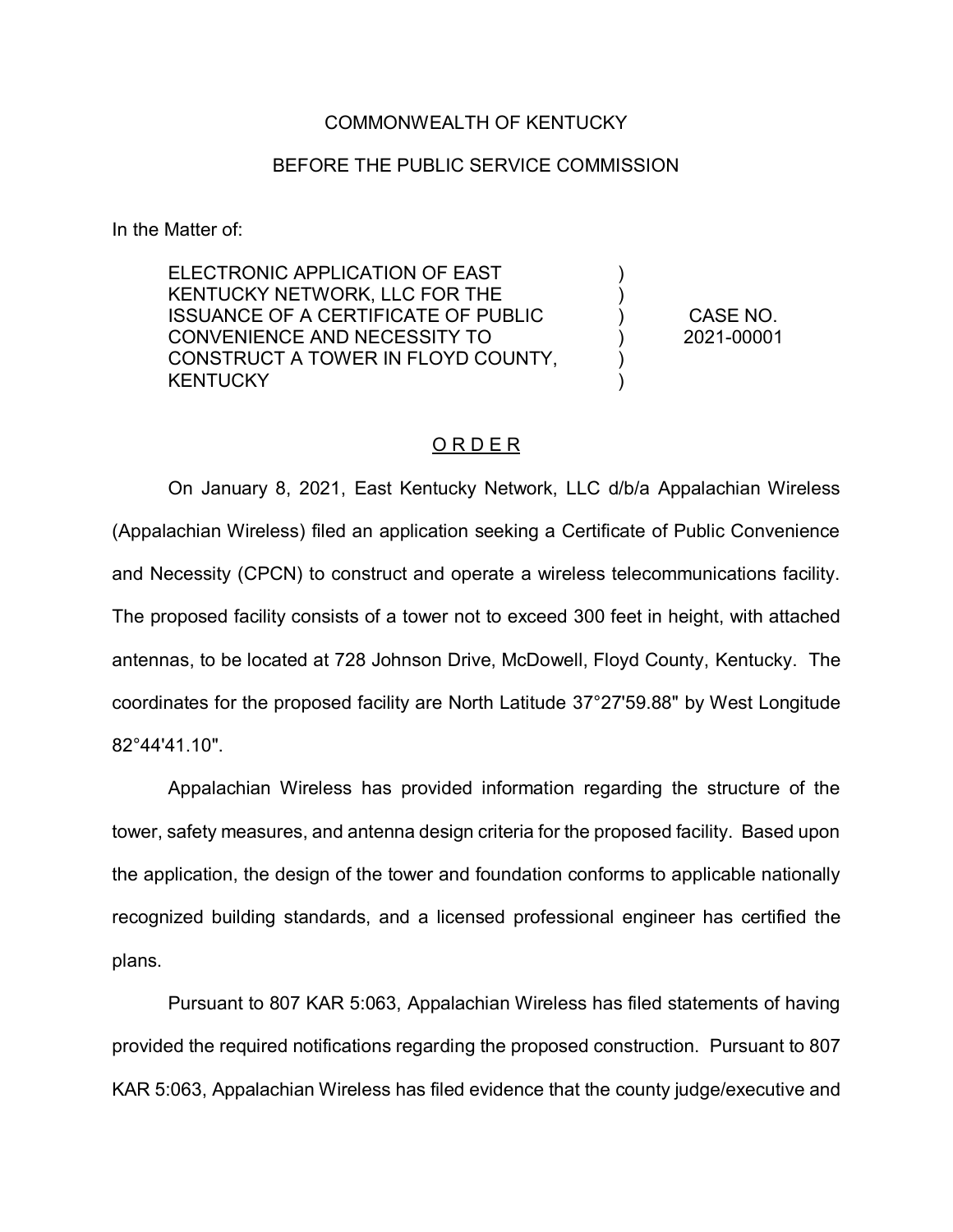all property owners within 500 feet and contiguous to the cell site have been notified of the proposed construction. The notices solicited any comments and informed the recipients of their right to request intervention. As of the date of this Order, no public comments or requests for intervention have been received.

Appalachian Wireless filed applications with the Federal Aviation Administration and the Kentucky Airport Zoning Commission seeking approval for the construction and operation of the proposed facility. Both applications have been approved.

Having considered the evidence of record and being otherwise sufficiently advised, the Commission finds that Appalachian Wireless has demonstrated that a facility is necessary to provide adequate utility service and, therefore, a CPCN to construct the proposed facility should be granted.

Pursuant to KRS 278.280, the Commission is required to determine proper practices to be observed when it finds, upon complaint or on its own motion, that the facilities of any utility subject to its jurisdiction are unreasonable, unsafe, improper, or insufficient. To assist the Commission in its efforts to comply with this mandate, Appalachian Wireless should notify the Commission if the antenna tower is not used to provide service in the manner set out in the application and this Order. Upon receipt of such notice, the Commission may, on its own motion, institute proceedings to consider the proper practices, including removal of the unused antenna tower, which should be observed by Appalachian Wireless.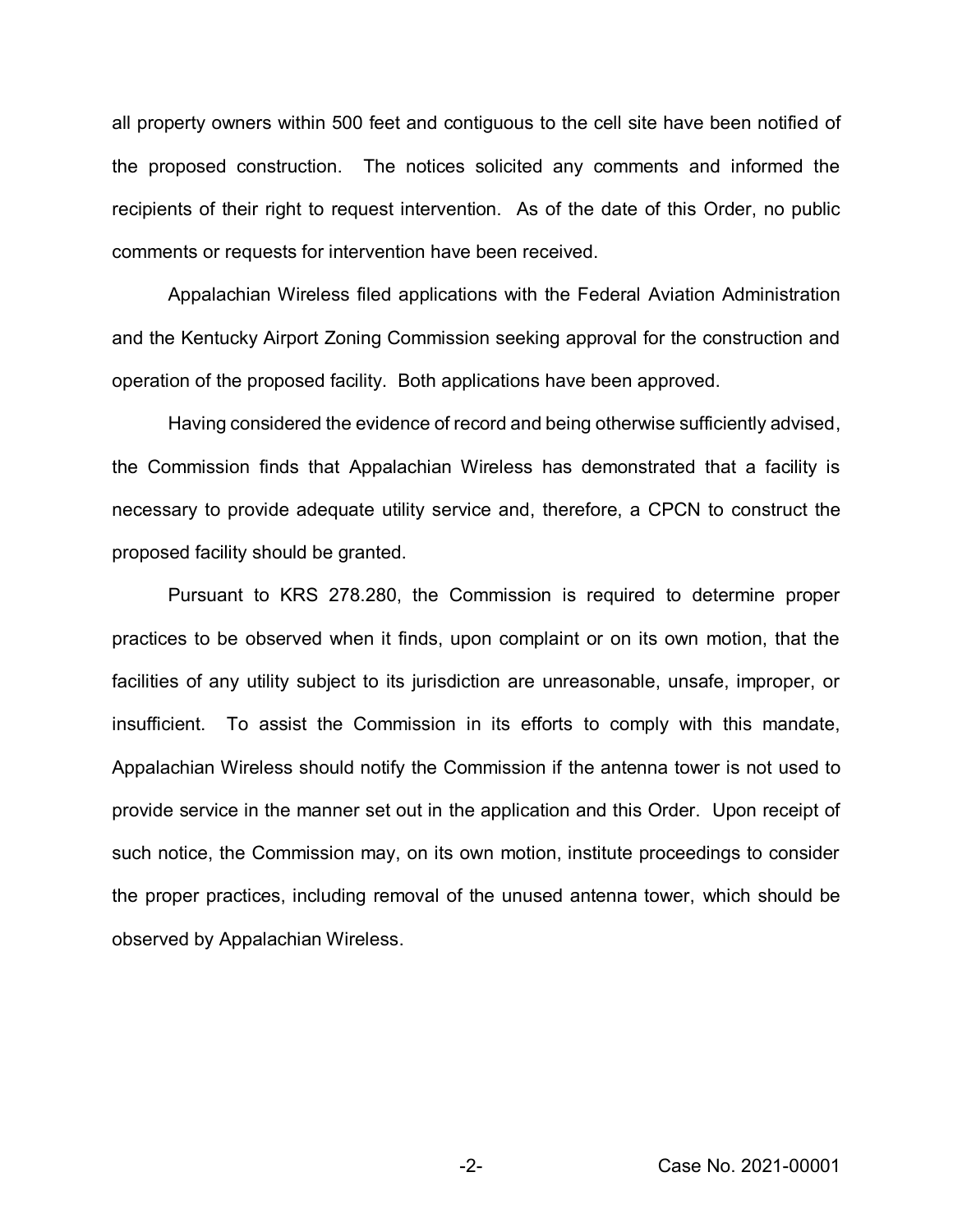IT IS THEREFORE ORDERED that:

1. Appalachian Wireless is granted a CPCN to construct a wireless telecommunications facility. The proposed facility consists of a tower not to exceed 300 feet in height, with attached antennas, to be located at 728 Johnson Drive, McDowell, Floyd County, Kentucky. The coordinates for the proposed facility are North Latitude 37°27'59.88" by West Longitude 82°44'41.10".

2. Appalachian Wireless shall immediately notify the Commission in writing if, after the antenna tower is built and utility service is commenced, the tower is not used for three months in the manner authorized by this Order.

3. Documents filed, if any, in the future pursuant to ordering paragraph 2 herein shall reference this case number and shall be retained in the post-case correspondence file.

4. This case is closed and removed from the Commission's docket.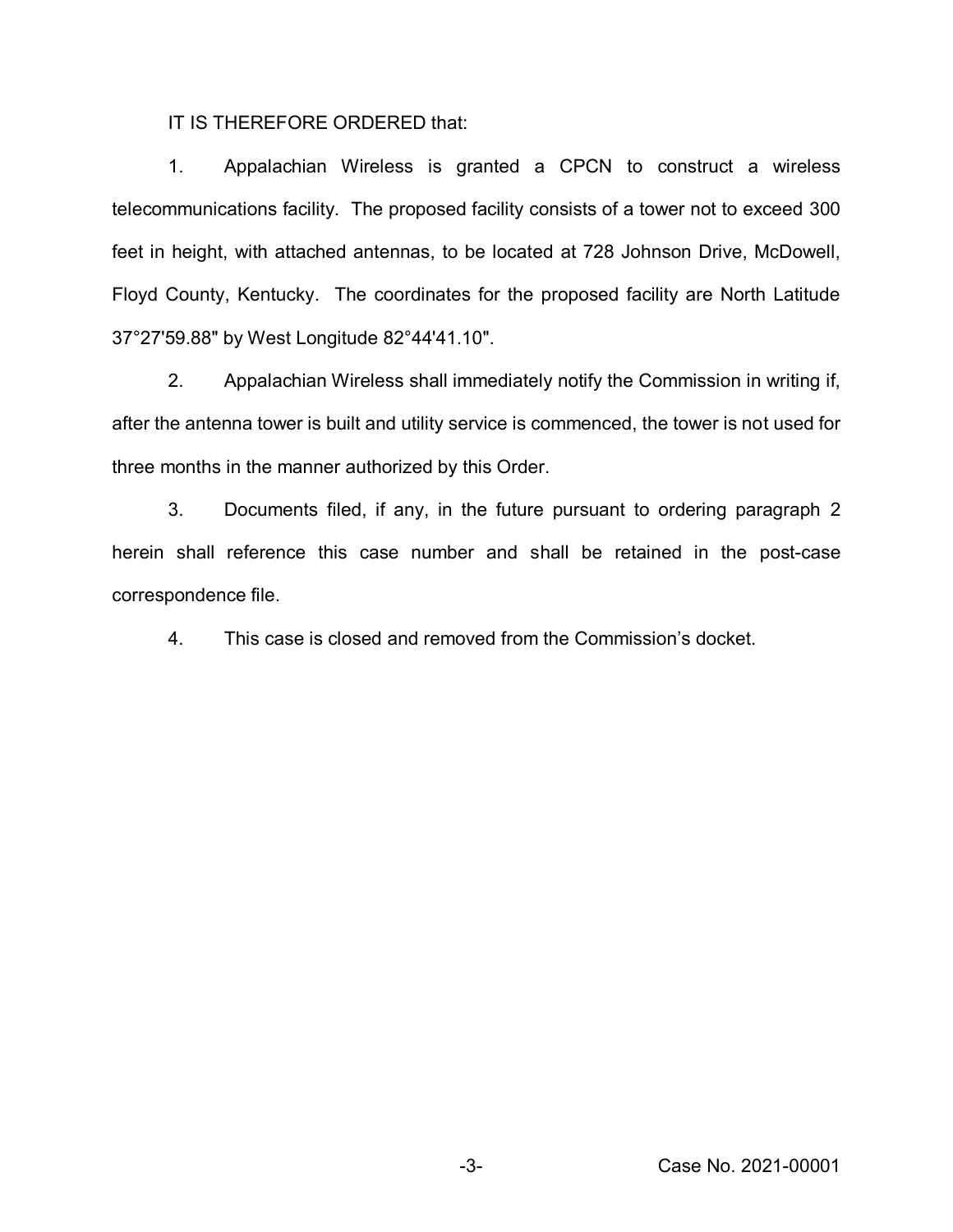By the Commission



**ATT**  $\cup$   $\setminus$   $\cap$ Executive Director For

Case No. 2021-00001